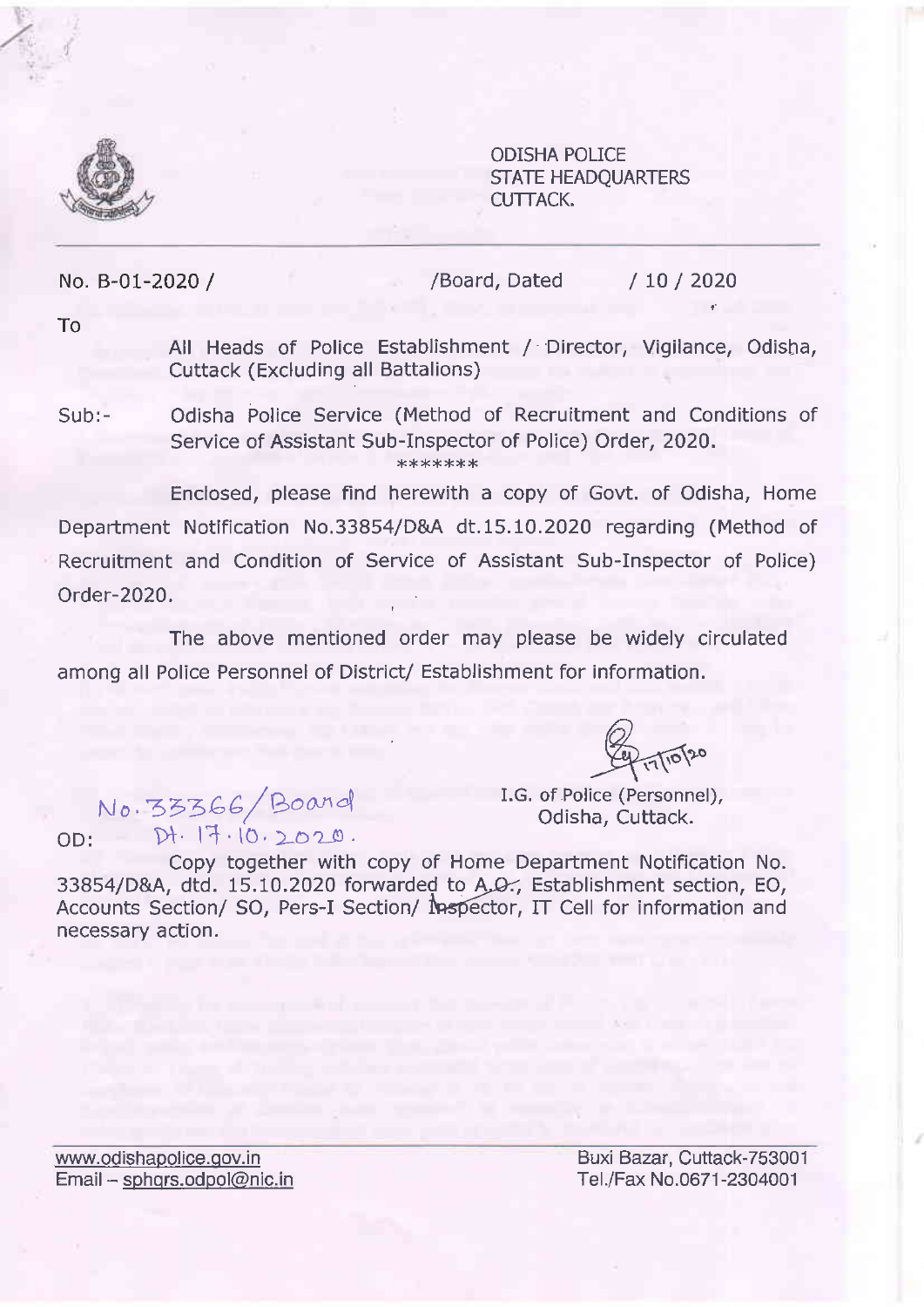## Government of Odisha Home Department

## NOTIFICATION

No. HOME-DAI-MANUAL-0001-2018 33854 /D&A, Bhubaneswar, date 15: 10. 2020

In excrcise of the powers conferred by Section 2 of the Police Act, 1861 (5 of 1861), the State. Covemment do hereby makc thc following order to regulate the method of Recruitment and Conditions of Service of Assistant Sub-Inspector of Police, namely : -

l. Short title and comrnencement: The order may be called the Odisha Police Service (Method of Recruitmcnt and Conditions of service of Assistant Sub-Inspectors) order, 2020.

(ii) This shall come into force from the date of its publication in the Odisha Gazette

2. Definitions: ln this order, unless the context otherwise requircs:

(a) "Battalion" means Odisha Special Armed Police Battalion/Odisha State Armed Police (Special Sccurity) Battalion, India Reserve Batalion, Special Security Battalion under Commissionerate of Police , Bhubaneswar-Cuttack, Specialised India Reserve Battalions and any other Battalion which may be created by the Govemrnent from time to time;

(b)"District" means Police Districts comprising the Revenue district and shall include Police<br>districts created by hifurcating any Revenue district. SRP. Cuttack and Rourkela and Urban districts created by bifurcating any Revenue district, SRP, Cuttack and Rourkela and Urban<br>Police District, Bhuhaneswar and Cuttack and any other police districts which may be Police District, Bhubaneswar and Cuttack and any other police districts which creatcd by Government from time to time,;

(c) "Redeployment" means appointment of Sepoys/Constables of Battalion Cadre as Constable in different districts for their rehabilitation;

(d) "Farmarkcd sporting disciplines" shall have the same meaning as defined in Odisha Meritorious Sportspersons (Recruitment to Group-B and C Service/Posts and Conditions of Scrvice) Rules 2014.

(e) Words not defined but used in this order shall have the samc meaning as respectively assigned to them in the Odisha Police Manual.1940 and the Police Act, 1861 (5 of 1861)

3. Eligibility for Appointment of Assistant Sub-Inspector of Police:- The Constables, Lance Naiks, Havildars, Crime Intelligence llavildars in cach Police district and those on deputation to other police establishments/vigilance from district police cadres who have completed the Constables Course of Training and have completed seven years of service from the date of completion of Constable Course of Training as on lst day of January of the year and Sepoys/constables of Battalion cadre appointed as constables in different districts on redeployment and who have completed seven years of service in the district as Constables as on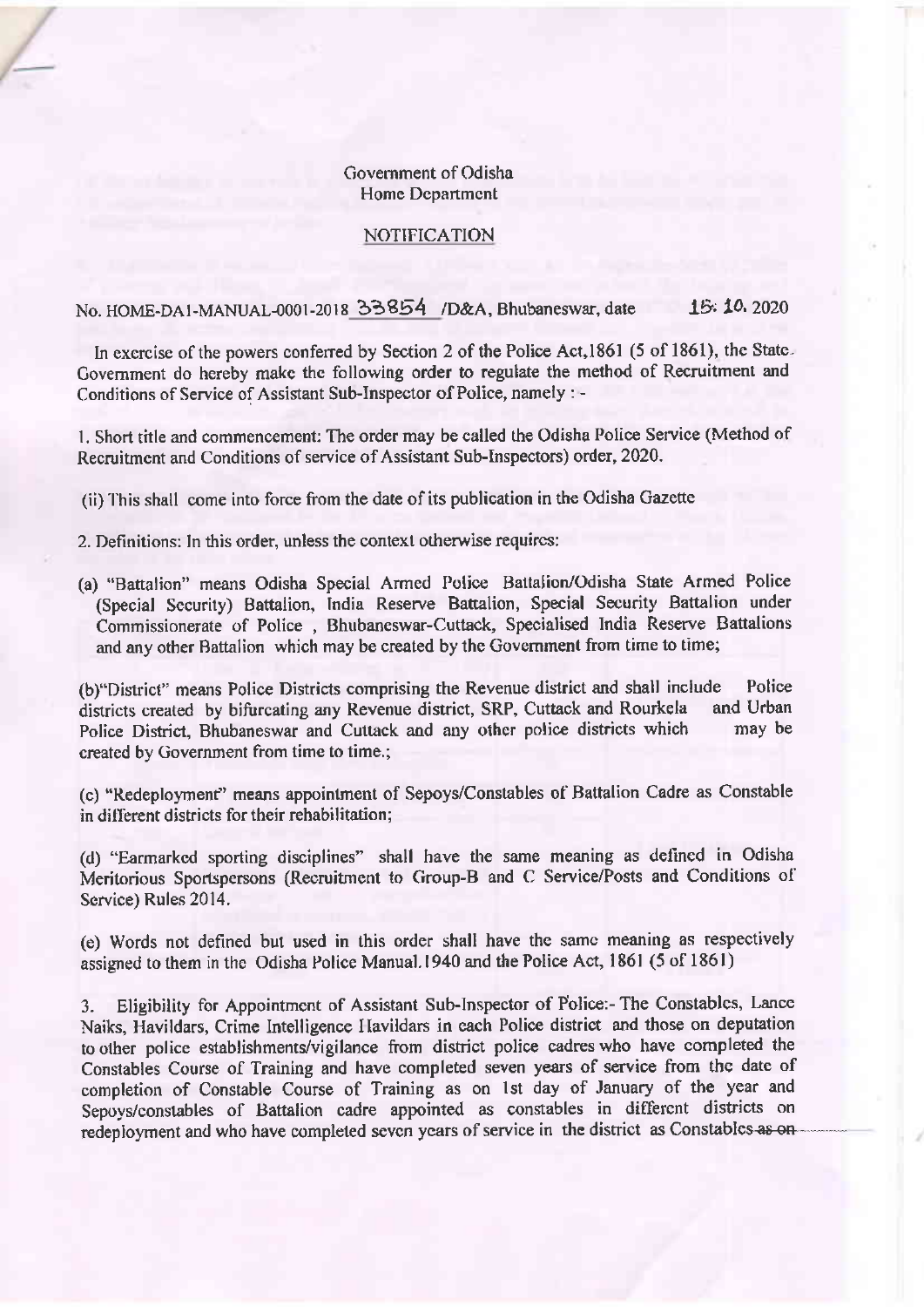'lst day of January of the year in which the written examination is to be held for Assistant Sub Inspectors course of training shall be eligible to appear in the written examination for the post of Assistant Sub-Inspector of Police.

4. Notification of vacancies for recruitment . (l) Every year, all the Superintendents of Police of Districts and Heads of Police Establishments/ vigilance shall submit the existing and anticipated vacancies in the rank of Assistant Sub Inspectors of Police as on  $31<sup>st</sup>$  December of the year in which written examination is to be held to Director General and Inspector General of Police.

(2) Director General and Inspector General of Police shall calculate the total vacancies in the rank of Assistant Sub-Inspector of Police category wise, by applying cadre strength as a unit in the operation of the roster which shall be post based and then invite applications from eligible candidates for conducting the written examination.

5. Selection Process:- (1) The selection of eligible candidates shall be done through written examination to be conducted by the Director General and Inspector General of Police, Odisha, Cuttack and the candidates shall be required to appear at the written examination on the subjects provided in the table below :-

| SL No.         | Subject                                                                                                                                                      | <b>Full Mark</b> | Time            |
|----------------|--------------------------------------------------------------------------------------------------------------------------------------------------------------|------------------|-----------------|
|                | Law & Rules relating to IPC,1860<br>Cr.P.C., 1973, The Indian Evidence<br>Act, 1872, Police Act, 1861 and<br>PMR, 1940                                       | 100              | 1 and 1/2 Hours |
| $\overline{2}$ | Translation from Odia to English                                                                                                                             | 20               |                 |
|                | Re-translation from English to Odia                                                                                                                          | 20               |                 |
|                | General aptitude<br>aptitude will<br>consist<br>(General<br>questions on comprehension,<br>Situational Awareness, Middle School<br>Arithmetic and Reasoning) | 60               | 1 and 1/2 Hours |
| Total          |                                                                                                                                                              | 200              | 3 Hours         |

Table

The Written examination shall consist of multiple choice questions and thc examination shall be conducted in a transparent manner using OMR (Optical Mark Recognition) or OCR (Optical Character Recognition) sheet or any other objective modern method of assessment invogue at relevant point of time.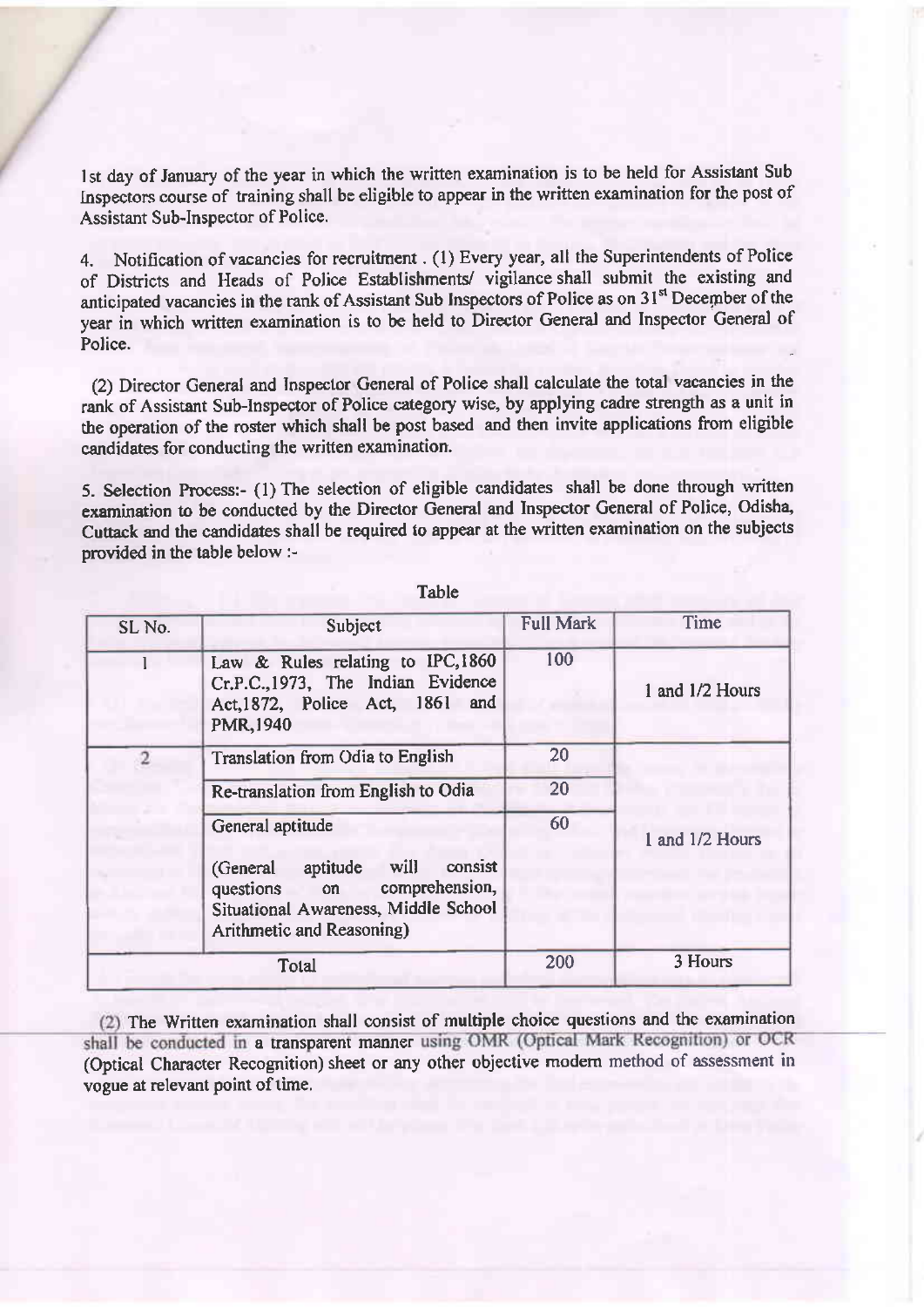(3) Candidates appearing in the written examination shall have to secure at least 40 Vo {forty percent) of marks in each subject and also 40% (forty percent) in aggregate to qualify in the written examination and the list of candidates who qualify the written examination shall be prcpared category wise in order of their servicc scniority in the rank of Constable and the same shall remain valid for that calendar ycar only.

6. Nomination before Central Selection Board for promotion:- (l) Based on principle of zonc of consideration, nominations shall be called for by the Director General and Inspector General of Police from concerned Superintendents of Police or Heads of District Establishments and category wise list shall be prepared for placing it before the Central Selection Board to adjudge their suitability for promotion to the post of Assistant Sub Inspector of Police and the nomination shall include certificate of physical fitness of each candidate from CDMO to undergo Assistant Sub Inspectors course of training and annexed with the nomination roll; and after their selection by the Ccntral Selection Board. they will be eligible for dcputation for the Assistant Sub Inspectors Course of Training as per availability of slots in the designated training centers.

(2) The candidates who have qualified in thc written examination, but could not be eligible lor promotion by the CSB, shall not have any right to claim selection as Assistant Sub Inspector of Police against any future vacancy.

7. Training: - (1) The Assistant Sub Inspector Course of Training shall comprise of four months of institutional basic course training followed by one week examination at the end of the basic course of training at designated training institutes. Then they shall be attached for two months to Police Stations for practical training.

(2) 'l'he training pattern, structure, syllabus and method of cxaminations shall be decided by the Director General and Inspector General of Police from time to time.

(3) Director General and Inspector General of Police shall have the power to nominate a Constable, Lance Naik, Havildar and Crime lntelligence Ilavildar having President's Policc Medal for Distinguished Service or recipient of President's Police Medal for Gallantry or recipient of Medal in Open National Oharnpionship (Excluding School and LJniversity Games) or International sports and games events like Asian Games or Common Wealth Games or its equivalent or Olympic Games or its equivalent in Earmarked sporting disciplines for promotion to Assistant Sub-Inspector of Police without participating in the written examination and depute him to undergo Assistant Sub Inspectors Course of 'l'raining at the designated training center provided he has good service rccords.

(4) During the basic course oFinstitutional training, periodical examinations may be conducted. At the end of institutional training, final examination shall be conducted. The trainee Assistant Sub Inspectors shall be required to pass the final examination of Assistant Sub Inspectors course of training with marks as prescribcd by Director Ceneral and Inspector Geneml of Police.

(5) On successful completion of the training and passing the final examination conducted by tic designated training centre, the candidate shall be declared to have passed the Assistant Sub lnspectors Course of Training and will be placed in a State List to be maintained at State Police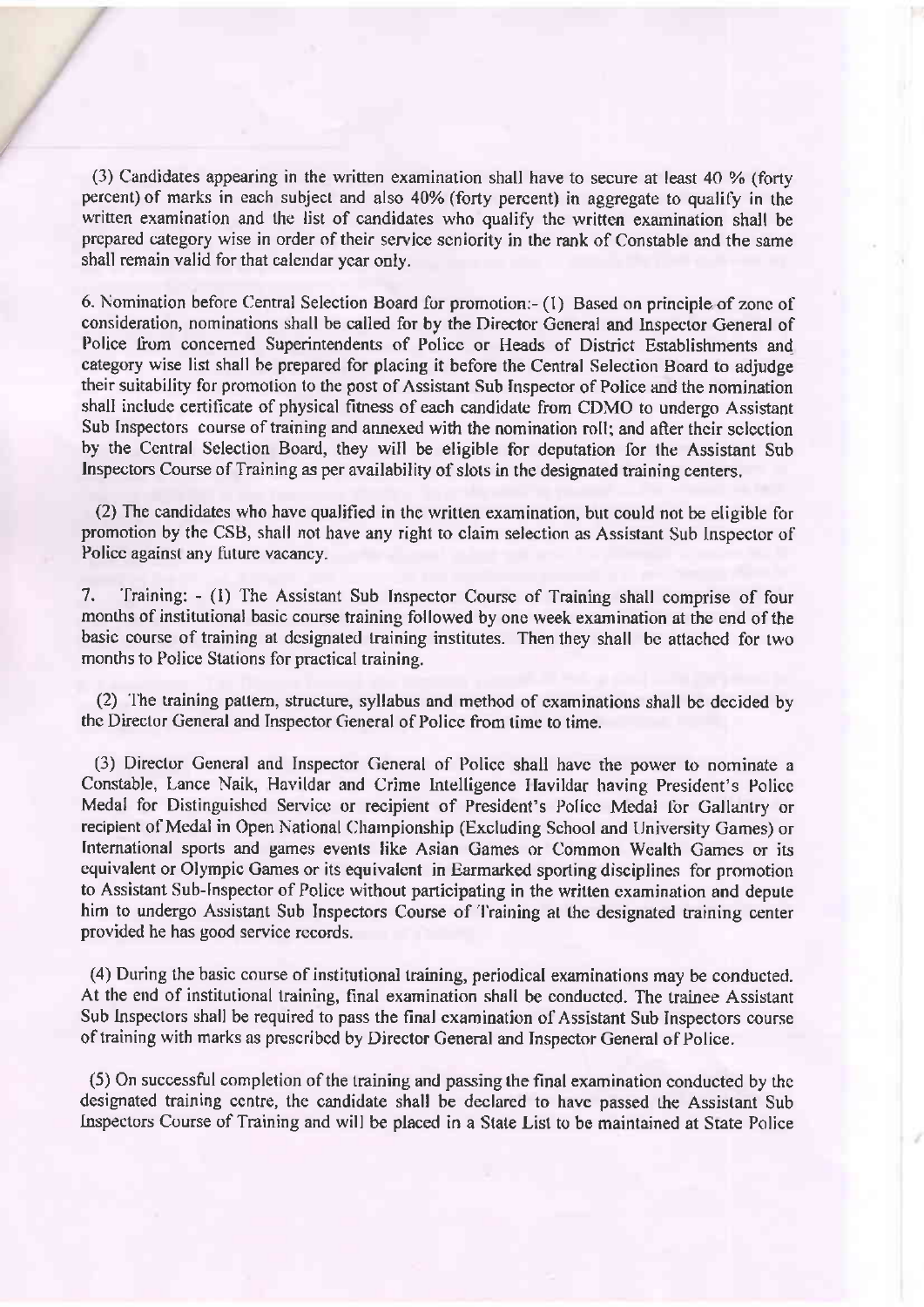Headquarters; the inter se seniority in the rank of Assistant Sub Inspectors shall be determined on the basis of marks obtained by them in the final examination of Assistant Sub Inspector Course of Training and in case two or more candidates secure equal marks, the names will be arranged according to their relative seniority in the rank of Constable and the seniority in the rank of Assistant Sub-Inspector shall be reckoned from the date of passing the final examination in Assistant Sub-Inspector course of training.

(6) Prior to successful completion of training course and pending passing of final training (6) Prior to successful completion of training course and penalty priority of examination conducted at designated training centres, the trainee Assistant Sub Inspectors of examination conducted at designated training centres, the name research of the entrusted with<br>Police shall not be bestowed with the rank of Assistant Sub-Inspector nor shall be entrusted with Police shall not be bestowed with the rank of Assistant Sub-Inspection for state original Procedure<br>any duty to conduct any inquiry or investigation as per the provisions of the Criminal Procedure Code, 1973 (2 of 1976).

(7) The candidates failing in the examination shall be allowed two more chances to clear the subject(s) in which he or she had failed without further training and in the event of failure to clear the subject(s) in two successive attempts, he or she shall be reverted to the substantive rank i.e. the rank immediately held prior to joining as trainee Assistant Sub-Inspector.

(8) The annual increments shall not be allowed unless and until the aforesaid examination is passed by the trainee Assistant Sub Inspectors and substantive promotion to and confirmation in the rank of Assistant Sub Inspector should be done by the competent authority as prescribed, the rank after passing the final examination in As availability of vacancies of Assistant Sub Inspectors of Police on the State Cadre basis.

8. Exemptions:- The Director General and Inspector General of Police shall have the power to exempt those eligible Constables, Lance Naiks, Havildars, Crime Intelligence Havildars from undergoing the ASIs Course of Training in special cases on following conditions, namely :-

(i) If, they have less than one year of service remaining before superannuation; or

(ii) If, they have been injured critically in action in Left Wing Extremist incident as certified by the Addl. Director General of Police or Inspector General of Police (Operation). Their seniority shall be fixed at the bottom of the seniority list of Assistant Sub-Inspectors of that year in descending order of their age.

9. Probation:- Assistant Sub-Inspectors promoted to the rank shall remain on probation for one year from the date of passing ASIs Course of Training.

(By order of the Governor)

W IS.X. 2020<br>Principal Secretary to Government